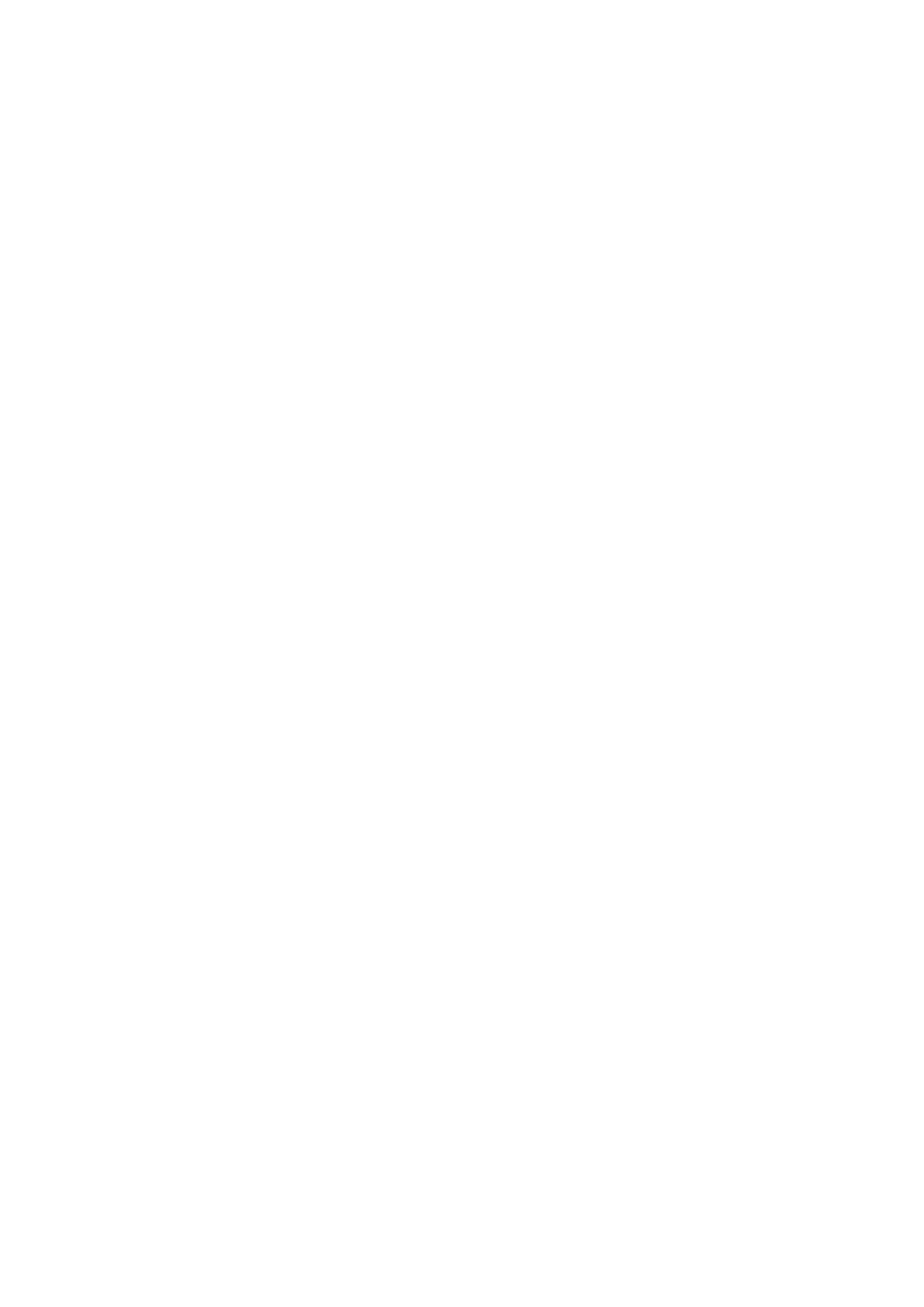

## **Administrative Arrangements Amendment 2009 (No 1)**

#### **Notifiable instrument NI2009-21**

made under the

**Australian Capital Territory (Self-Government) Act 1988 (Cwlth) and the Public Sector Management Act 1994** 

| $\overline{\mathbf{1}}$ | Name of instrument                                                                              |  |  |  |  |
|-------------------------|-------------------------------------------------------------------------------------------------|--|--|--|--|
|                         | the <i>Administrative</i><br>This.<br>instrument is<br>Arrangements<br>Amendment $2009$ (No 1). |  |  |  |  |
| $\overline{2}$          | <b>Commencement</b>                                                                             |  |  |  |  |
|                         | This instrument is taken to have commenced on 11 November 2008.                                 |  |  |  |  |
| $\overline{3}$          | <b>Legislation amended</b>                                                                      |  |  |  |  |
|                         | This instrument amends the <i>Administrative Arrangements</i> 2008<br>(No 2).                   |  |  |  |  |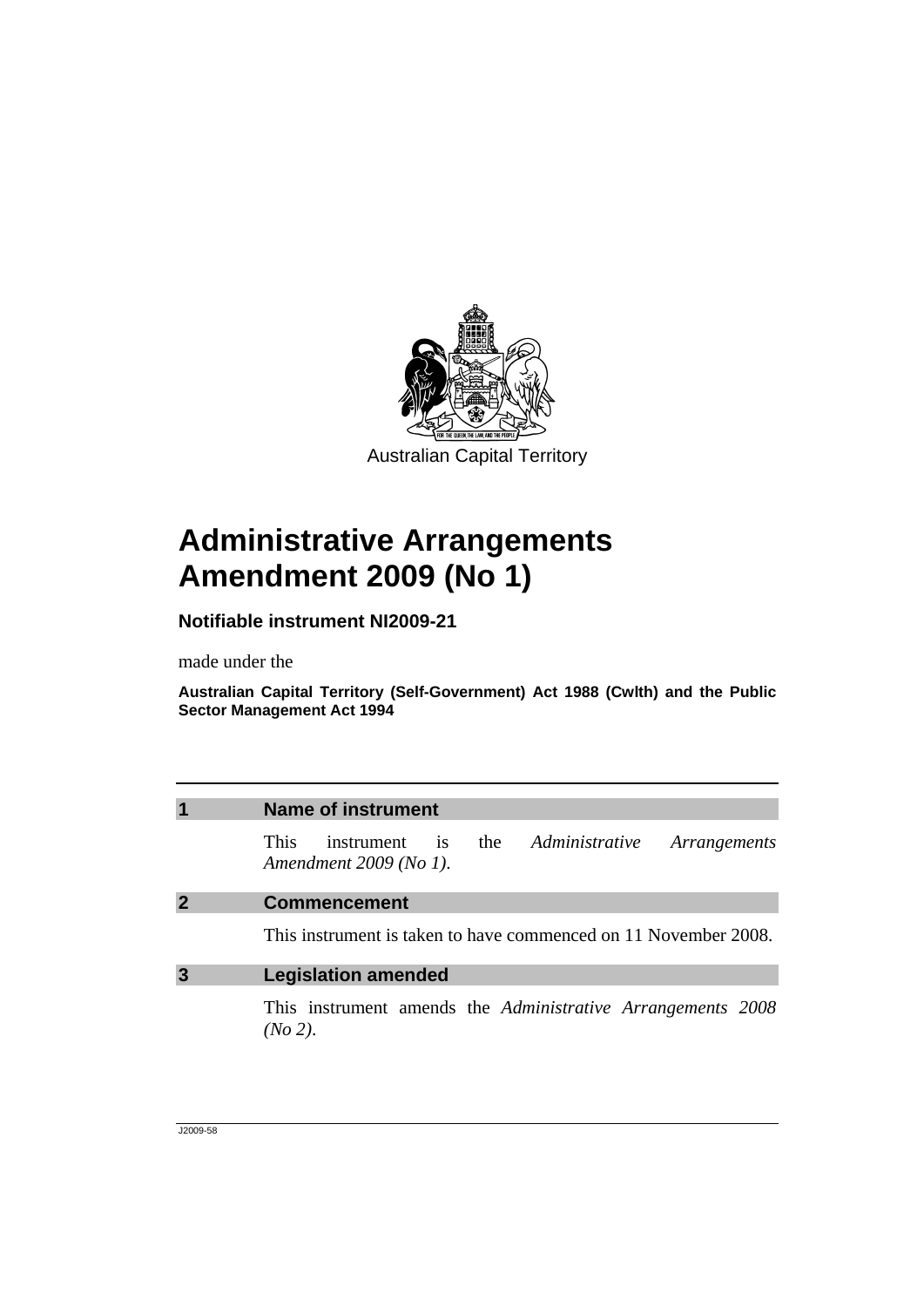| 4                                               | <b>Schdule 1</b>                                                                       |                                                               |                                                             |                                                                                    |  |  |
|-------------------------------------------------|----------------------------------------------------------------------------------------|---------------------------------------------------------------|-------------------------------------------------------------|------------------------------------------------------------------------------------|--|--|
|                                                 | omit                                                                                   |                                                               |                                                             |                                                                                    |  |  |
| <b>Minister for</b><br>the Arts and<br>Heritage | Arts and cultural<br>services<br><b>Cultural Facilities</b><br>Corporation<br>Heritage | Cultural Facilities Corporation Act 1997<br>Heritage Act 2004 | Chief Minister's<br>Department                              | Chief Executive,<br>Chief Minister's<br>Department                                 |  |  |
| substitute                                      |                                                                                        |                                                               |                                                             |                                                                                    |  |  |
| <b>Minister for</b><br>the Arts and<br>Heritage | Arts and cultural<br>services<br><b>Cultural Facilities</b><br>Corporation             | Cultural Facilities Corporation Act 1997                      | Chief Minister's<br>Department                              | Chief Executive,<br>Chief Minister's<br>Department                                 |  |  |
|                                                 | Heritage                                                                               | Heritage Act 2004                                             | Department of<br>Territory and<br><b>Municipal Services</b> | Chief Executive,<br>Department of<br>Territory and<br>Municipal<br><b>Services</b> |  |  |

page 2 **Administrative Arrangements Amendment 2009 (No 1)** NI2009-21